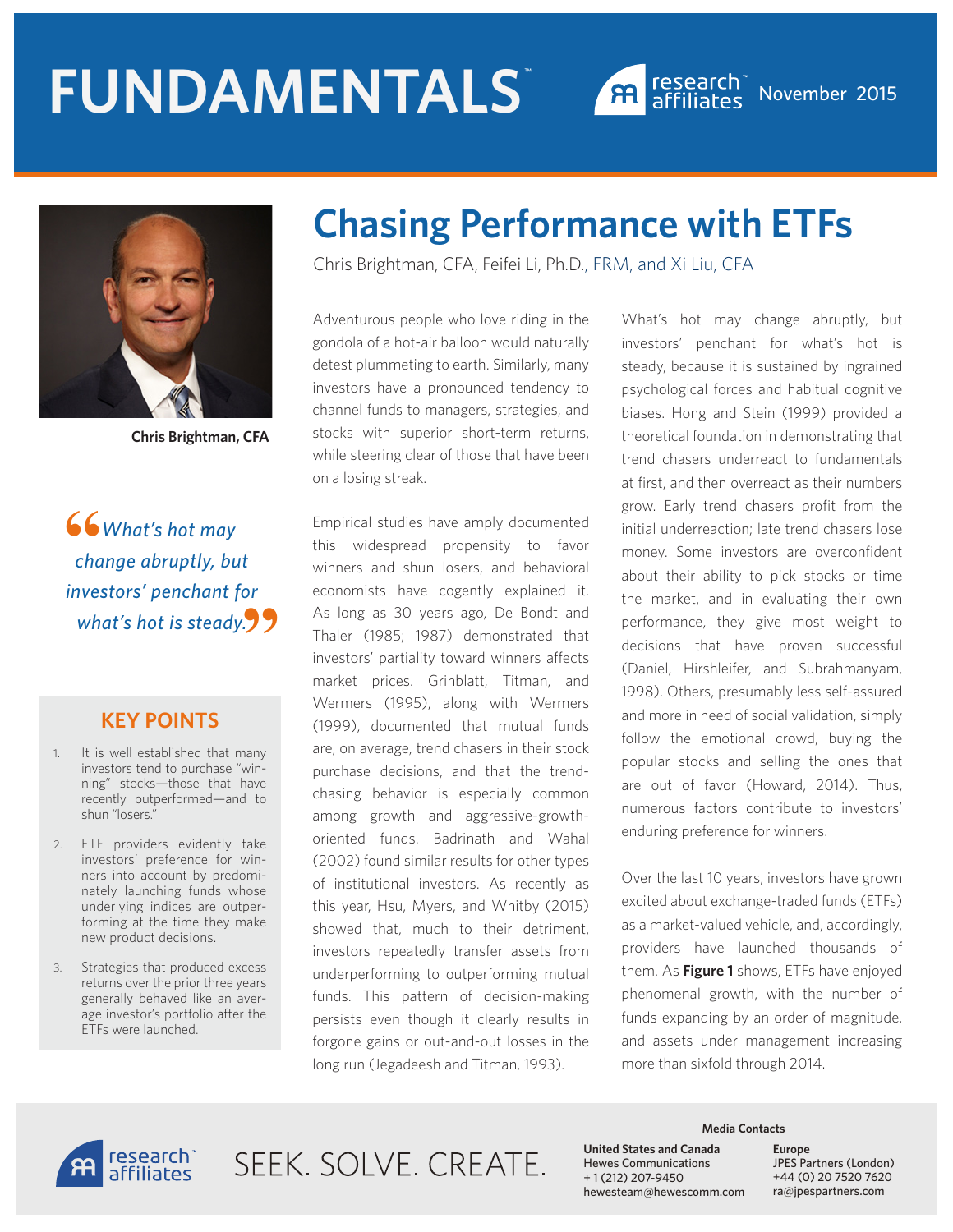

# Figure 1. Global ETF Growth (1993–2014)

How do ETF providers respond to investors' well-established preference for strong recent performance? Our empirical research supported the common-sense conclusion: Because they bring to market products that investors will want to purchase, ETF providers launch funds with hot strategies. But in the process, our research revealed a striking pattern of investment performance.

## **ETF-Launch Event Study**

Our hypothesis is that the sponsors of ETFs, aware of investors' preference for recent winners, select only outperformers among the thousands of indices available for new fund launches. Evidence in support of this hypothesis would be significantly positive relative performance in the periods leading up to the decision point for index selection. In the interest of investor education, we also sought to determine how the

providers' actual index choices worked out after the ETFs came to market.

# *Early trend chasers profit; late trend chasers lose money.* **""**

The event study is set up as follows (**Figure 2**): Using Bloomberg, we retrieve the long-only index-tracking ETFs that were launched in U.S. market from 1993 to 2014 and that have at least a three-year record. We then measure the performance of the underlying indices relative to the broad market, proxied by the Russell 3000 Index, over three-year periods before and after the launch dates.

As shown in **Figure 3**, prior to the ETFs' launches, the underlying indices typically exhibit strong performance. The average annualized excess return over the Russell 3000 Index is nearly 5 percentage points, and the cumulative outperformance over the three-year period reaches around 15 percent. More interestingly, if we roll the clock back by six months to the approximate time the business decision was made (represented by the estimated application date for SEC exemptive relief and registration approval), $1$  we observe a local maximum of the outperformance where the strong upward trend peaks.

November 2015

research<br>affiliates

 $\mathbf{A}$ 

If index selections are made at the peak, then, by definition, disappointing subsequent performance is inevitable. Indeed, after the launch date, the superior performance evaporated. The strategies that did well in the prior three years behaved like an average investor's portfolio after being picked up by the ETF providers. Cumulative post-launch excess returns trace a flat line.

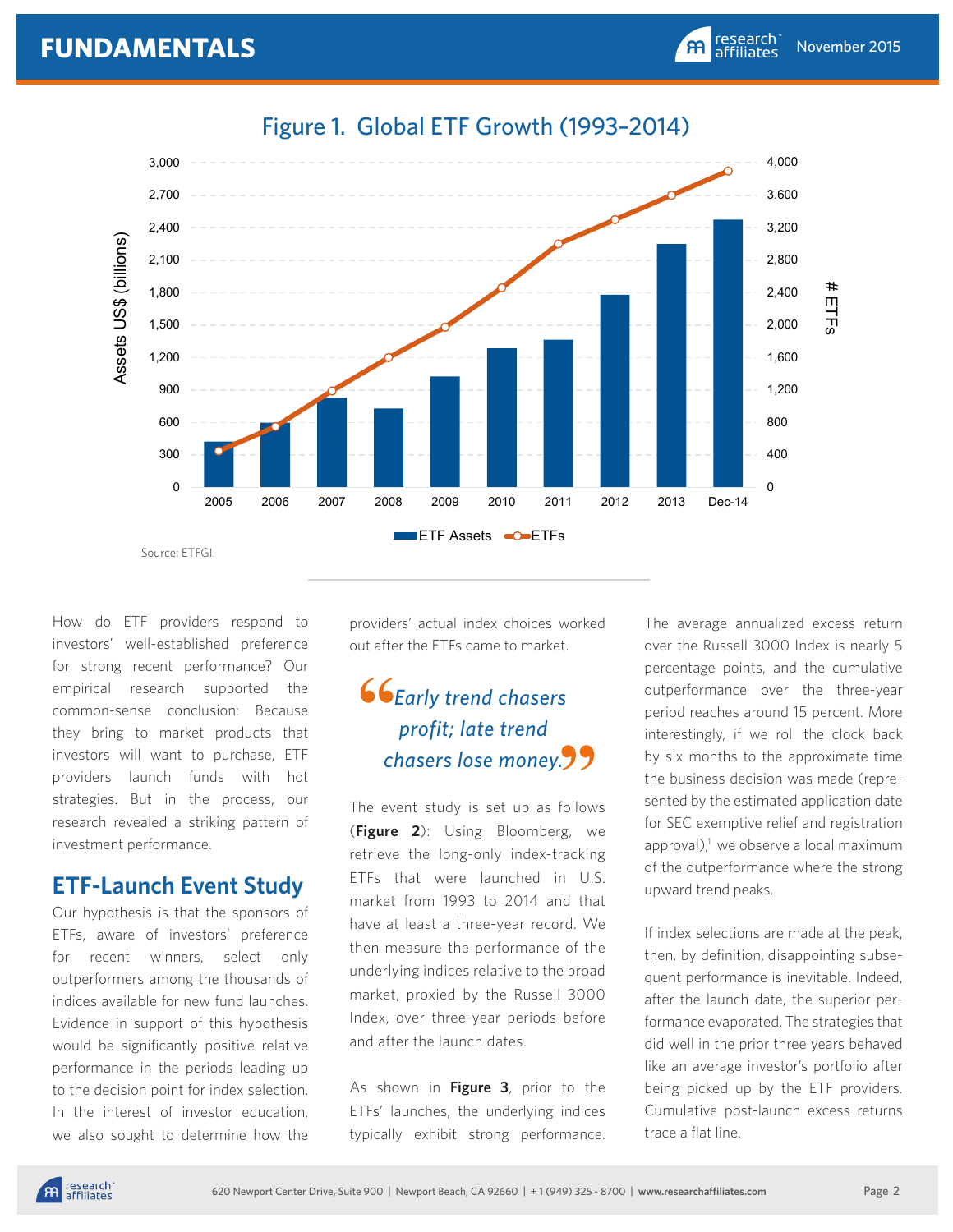# Figure 2. Graphic Representation of the Event Study



# Figure 3. Three-Year Cumulative Relative Index Performance Before and After ETF Launch

#### Index Relative Performance Three Years Before & After ETF Launch



Source: Research Affiliates, LLC, using data from Bloomberg.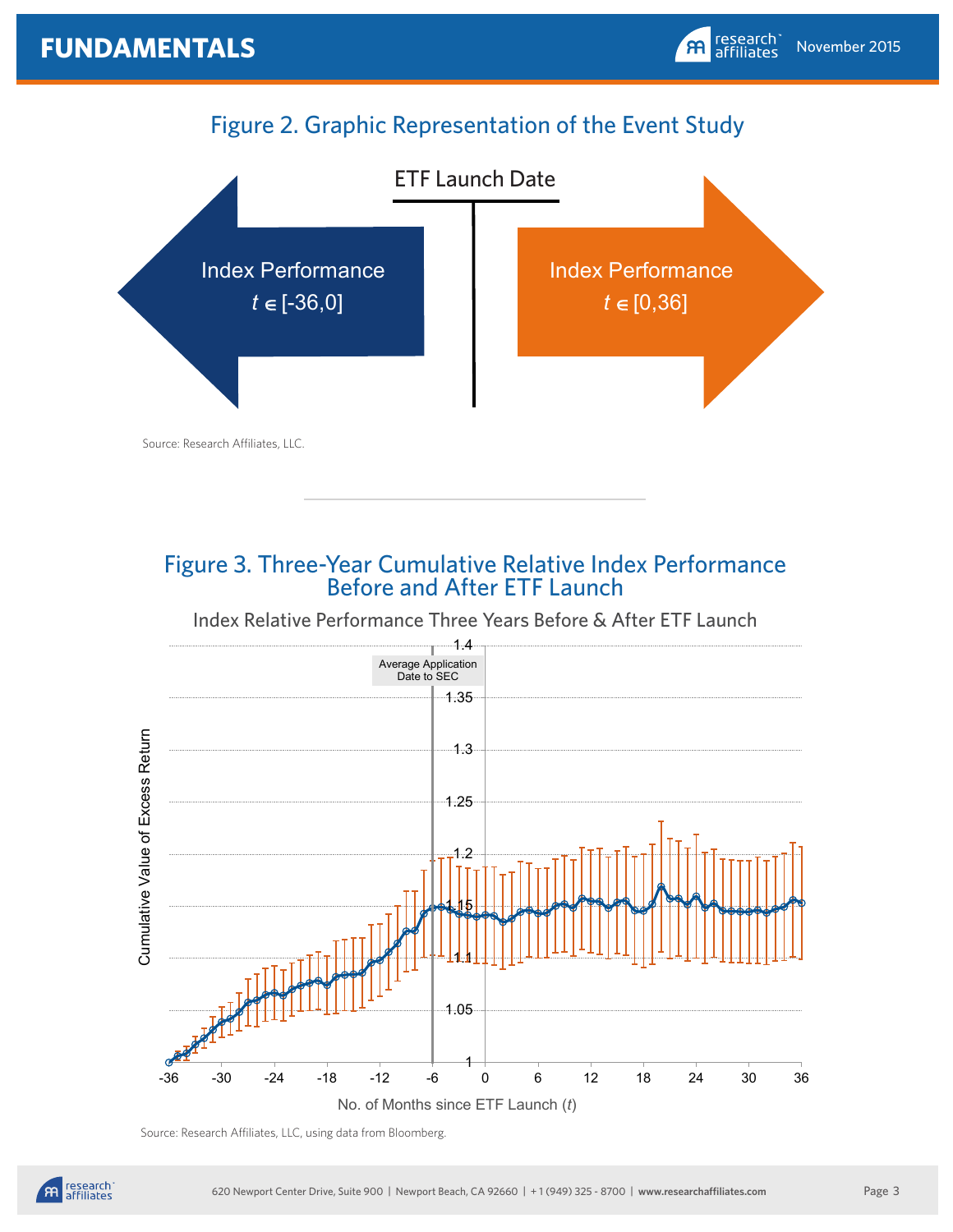## **Panel Regression**

From Figure 3, we can see that the indices' excess return differences seem to be economically significant before and after the ETF launch. Are they statistically significant as well? We perform a panel regression analysis to determine how much confidence we should place in our findings. The panel regression takes the form:

 $exRet_{i,t} = \beta_0 + \beta_1 \times D_{i,t} + \varepsilon_{i,t}$ 

where *exRet<sub>it</sub>* is the excess return of the underlying index against the Russell 3000 Index, and  $D_{i,t}$  is a dummy variable to identify whether the excess return dates from before or after ETF launch (e.g.,  $D_{it} = 1$  if the excess return is observed after ETF launch).

*If index selections are made at the peak, disappointing subsequent performance*  **"** *is inevitable.* **"**

The regression results in **Table 1** indicate the average excess return is 35 bps per month prior to the launch and –4 bps per month after the launch. The difference is –39 bps, with a *t*-stat as high as –6.66. Thus, the statistical analysis strongly validates the conclusion that ETF issuers launch products that largely track past winners.

The excess returns to strategies that don't have a sound theoretical underpinning are likely to be random. And, given a large enough sample of random returns, favorable performance can happen by chance. But it does not persist over time. This may partially explain why, on average, close-to-zero relative returns are observed after the ETF launch event.

# **In Closing**

Stock market investors tend to favor strategies and stocks that have produced superior returns in the recent past. Our study supports the hypothesis that ETF providers take investors' preference for winners into account when making new product decisions. It also offers evidence that investors' performance-chasing behavior extends to their investments in ETFs. These results may help them make informed decisions—or at least ask good questions—about new ETFs.

# Table 1. Panel Regression of Underlying Index Excess Post-Launch Returns

|                    | Coefficient | t-Stat | P-Value  |
|--------------------|-------------|--------|----------|
| Intercept          | $0.35\%$    | 850    | 206F-17  |
| After-Launch Dummy | $-0.39\%$   | -6.66  | 2.80F-11 |

Source: Research Affiliates, LLC, using data from Bloomberg.

#### **Endnote**

According to Conner (2011), it takes about six months to obtain the SEC's exemptive relief, a required step before an index-type ETF can be brought to market.

#### **References**

Badrinath, S.G., and Sunil Wahal. 2002. "Momentum Trading by Institutions." *Journal of Finance*, vol. 57, no. 6 (December):2449–2478.

Conner, Thomas W. 2011. *Fundamentals of Mutual Funds and Exchange-Traded Funds 2011: The Evolving Nature of Exchange-Traded Product Regulation*. New York: Practising Law Institute.

Daniel, Kent, David Hirshleifer, and Avanidhar Subrahmanyam. 1998. "Investor Psychology and Security Market Under- and Overreactions." *Journal of Finance*, vol. 53, no. 6 (December):1839–1885.

De Bondt, Werner F.M., and Richard Thaler. 1985. "Does the Stock Market Overreact?" *Journal of Finance*, vol. 40, no. 3 (July):793–805.

———. 1987. "Further Evidence On Investor Overreaction and Stock Market Seasonality." *Journal of Finance*, vol. 42, no. 3 (July):557–581.

Grinblatt, Mark, Sheridan Titman, and Russ Wermers. 1995. "Momentum Investment Strategies, Portfolio Performance, and Herding: A Study of Mutual Fund Behavior." *American Economic Review*, vol. 85, no. 5 (December):1088–1105.

Hong, Harrison, and Jeremy Stein. 1999. "A Unified Theory of Underreaction, Momentum Trading, and Overreaction in Asset Markets." *Journal of Finance*, vol. 54, no. 6 (December):2143–2184.

Howard, C. Thomas. 2014. *Behavioral Portfolio Management*. Petersfield, U.K.: Harriman House Ltd.

Hsu, Jason C., Brett W. Myers, and Ryan J. Whitby. 2015. "Timing Poorly: A Guide to Generating Poor Returns While Investing in Successful Strategies." *Journal of Portfolio Management* (forthcoming). Available at http://papers.ssrn. com/sol3/papers.cfm?abstract\_id=2560434.

Jegadeesh, Narasimhan, and Sheridan Titman. 1993. "Returns to Buying Winners and Selling Losers: Implications for Stock Market Efficiency." *Journal of Finance*, vol. 48, no. 1 (March):65–91.

Wermers, Russ. 1999. "Mutual Fund Herding and the Impact on Stock Prices." *Journal of Finance*, vol. 54, no. 2 (April):581–622.